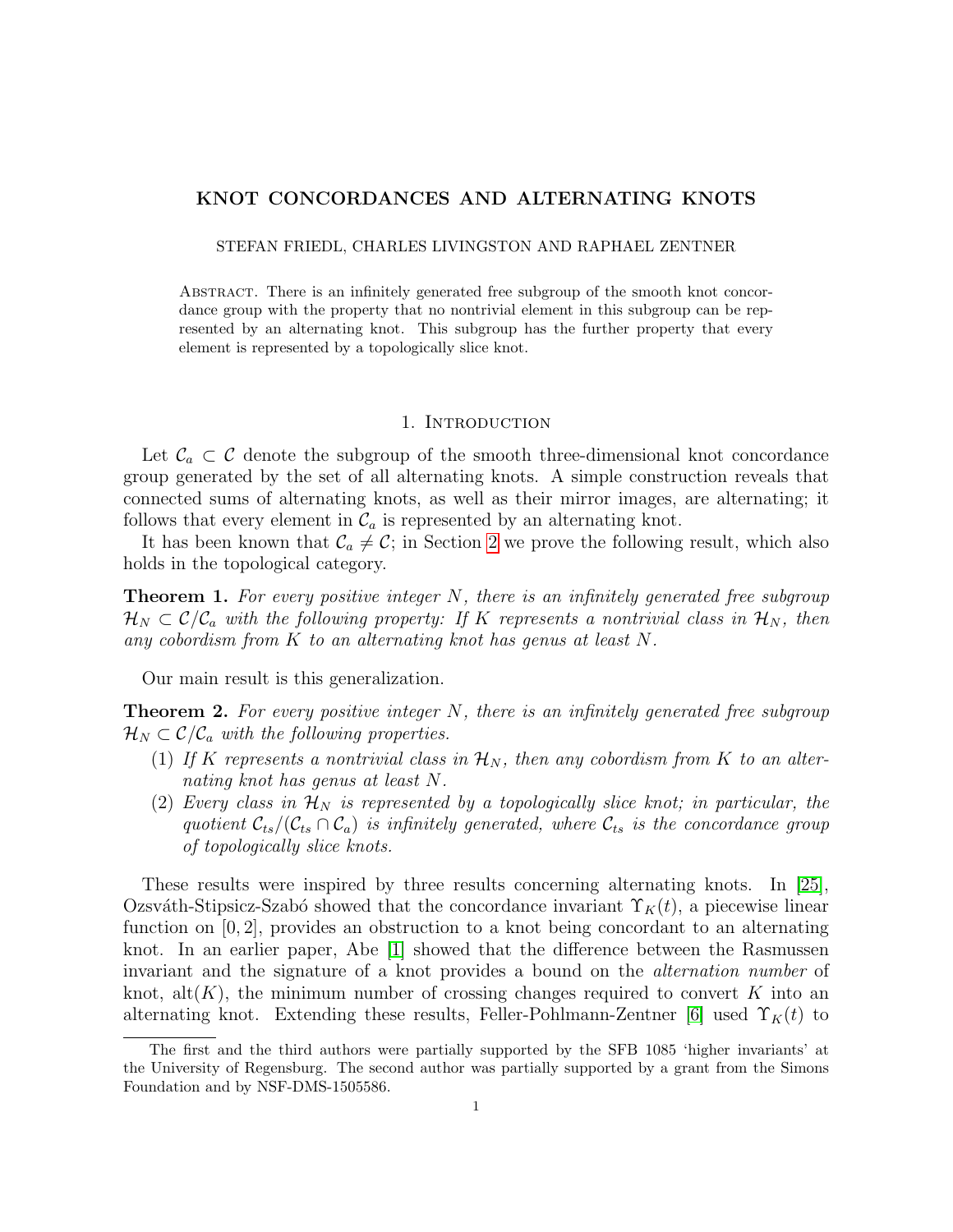find another lower bound on the alternation number. The work here is built from the key observations of [\[1,](#page-8-0) [6\]](#page-8-1).

For a knot K, let  $\mathcal{A}_{q}(K)$  denote the minimum genus of a cobordism from K to an alternating knot and let  $\mathcal{A}_{s}(K)$  denote the minimum number of double point singularities in a generically immersed concordance from  $K$  to an alternating knot. It is straightforward to show that both  $\mathcal{A}_g$  and  $\mathcal{A}_s$  induce functions from  $\mathcal{C}/\mathcal{C}_a$  to the nonnegative integers.

The focus of [\[1,](#page-8-0) [6\]](#page-8-1) is on bounding  $alt(K)$ . Notice that a sequence of crossing changes on a knot yields a singular concordance, and its singularities can be resolved to produce an embedded surface. Thus, a lower bound on  $\mathcal{A}_{g}(K)$  yields a bound on  $\mathcal{A}_{s}(K)$  and hence on alt(K). The approach used in [\[1,](#page-8-0) [6\]](#page-8-1) leads to much better bounds on alt(K) and  $\mathcal{A}_{s}(K)$ than can be obtained via those on  $\mathcal{A}_{q}(K)$ . These will be presented in Section [6,](#page-6-0) after we conclude our work on the bounds on  $\mathcal{A}_q$ .

In the context of Heegaard Floer homology, alternating knots form a subgroup of the set of *quasi-alternating knots*. Using the results of  $[17]$ , all our results extend to this setting; our theorems could be stated in terms of  $\mathcal{C}_{qa}$ , the subgroup of the concordance group generated by quasi-alternating knots, which, by [\[2,](#page-8-2) Lemma 2.3], consists precisely of the quasi-alternating knots.

Acknowledgments Thanks go to Peter Feller for his helpful comments and his careful reading of a preliminary version of this paper.

### 2. Algebraic invariants

<span id="page-1-0"></span>We begin with an elementary result.

<span id="page-1-1"></span>**Lemma 3.** Let  $\nu: \mathcal{C} \to \mathbb{R}$  be a homomorphism that vanishes on  $\mathcal{C}_a$  and has the property that for all knots K,  $g_4(K) \geq |\nu(K)|$ . The genus of any cobordism from a knot K to an alternating knot is greater than or equal to  $|\nu(K)|$ ; that is, for all K,  $\mathcal{A}_q(K) \geq |\nu(K)|$ .

*Proof.* Suppose that there is a genus q cobordism from K to an alternating knot J. Then  $K # -J$  satisfies  $g_4(K # -J) \leq g$ . Thus,  $|\nu(K# -J)| \leq g$ . Since  $\nu$  is a homomorphism and  $\nu(J) = 0$ , this gives  $|\nu(K)| \leq g$ , as desired.

Let  $J_{\eta}(K)$  denote the jump in the Levine-Tristram signature function  $\sigma_K$  at a point  $\eta$  on the unit circle, [\[28\]](#page-9-2). For all  $\omega$  that are not roots of the Alexander polynomial of  $K, |\sigma_K(\omega)| \leq 2g_4(K)$ . Thus, for all  $\eta$ ,  $|J_{\eta}(K)| \leq 4g_4(K)$ . (According to [\[18\]](#page-9-3), this jump function equals the Milnor signature [\[19\]](#page-9-4) at  $\eta$ .)

To apply these jump functions to study alternating knots, we begin by considering a family of Alexander polynomials whose roots have special properties.

**Lemma 4.** For  $n \geq 1$ , the polynomial

$$
\Delta_n(t) = t^4 + nt^3 - (2n+1)t^2 + nt + 1
$$

is irreducible in Q[t]. It has a unique root,  $\omega_n$ , with positive imaginary part, and  $\omega_n$  lies on the unit circle. It has two real roots, both of which are negative.

 $\Box$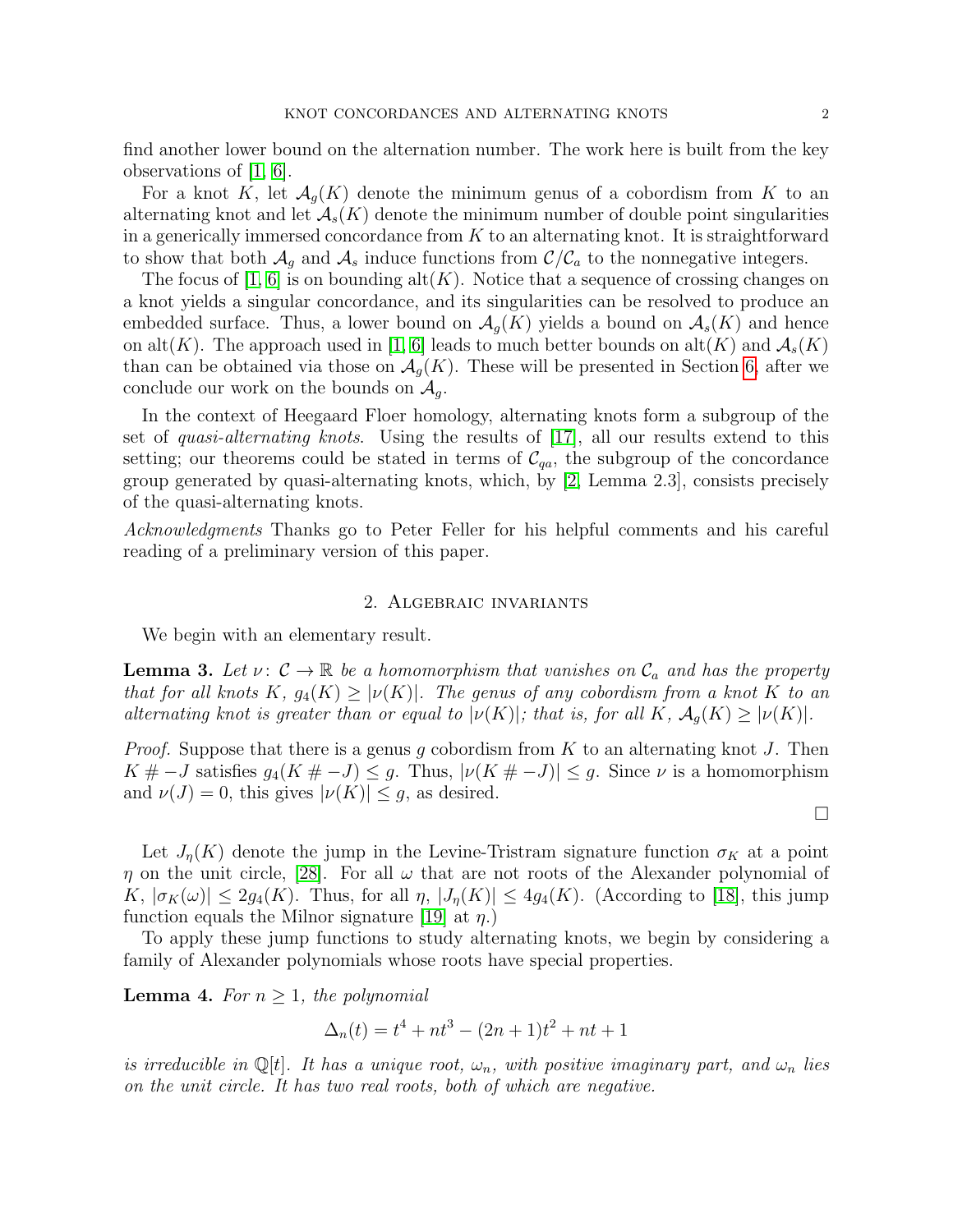*Proof.* By Gauss's Lemma, we only need to show that  $\Delta_n(t)$  is irreducible in  $\mathbb{Z}[t]$ . The only possible linear factors could be  $t \pm 1$ ; these are ruled out by the condition that  $\Delta_n(1) = 1$ . The only possible quadratic factors are of the form  $t^2 + at \pm 1$ . The condition  $\Delta_n(1) = 1$  constrains a to be in a finite set, and one can check the few possibilities.

We can rewrite  $\Delta_n(t)$  as

$$
\Delta_n(t) = t^2 \left( (t + t^{-1})^2 + n(t + t^{-1}) - (2n + 3) \right).
$$

By applying the quadratic formula, we see that roots are solutions to

$$
t + \frac{1}{t} = \frac{-n \pm \sqrt{n^2 + 8n + 12}}{2}.
$$

In the case that the right hand side is negative, it is clearly less than  $-2$ . The maximum negative value of  $t+\frac{1}{t}$  $\frac{1}{t}$  is  $-2$ , and from this one can show that there exist two real solutions for  $t$ , both negative. In the case that the right hand side is positive, a brief calculation shows that it is less than 2. Since the minimum positive value of  $t + \frac{1}{t}$  $\frac{1}{t}$  is 2, there are no corresponding real roots.

The symmetry of the polynomial implies that if  $\alpha$  is root with positive imaginary part, then so is  $\alpha^{-1}$ . There is exactly one root  $\alpha$  with positive imaginary part, so it must be that  $\alpha = \overline{\alpha^{-1}}$  and hence,  $\alpha$  lies on the unit circle.

**Theorem 5.** For all  $n > 0$ , the homomorphism  $J_{\omega_n}$  vanishes on  $\mathcal{C}_a$ .

Proof. We use the theorem of Murasugi [\[20\]](#page-9-5) stating that alternating knots have Alexander polynomials of the form  $\sum_{k=0}^{N}(-1)^{k}a_{k}t^{k}$  for some  $N\geq 0$  and all  $a_{k}>0$ . (See also, [\[4,](#page-8-3) [21\]](#page-9-6).) In particular, for an alternating knot  $K$ , all real roots of the Alexander polynomial are positive.

Suppose that  $J_{\omega_n}(K) \neq 0$ . Nontrivial jumps in the signature function can occur only at roots of the Alexander polynomial, hence  $\Delta_K(\omega_n) = 0$ . Since  $\Delta_n(t)$  is irreducible with root  $\omega_n$ , it follows that  $\Delta_n(t)$  divides  $\Delta_K(t)$ , and thus  $\Delta_K(\alpha) = 0$ , where  $\alpha$  is one of the negative real roots of  $\Delta_n(t)$ . Thus,  $\Delta_K(t)$  has a negative root, so K is not alternating.  $\Box$ 

By a theorem of Seifert [\[27\]](#page-9-7), there exists a knot with Alexander polynomial  $\Delta_n(t)$ ; denote some fixed choice of such a knot by  $K_n$ . In Figure [1](#page-3-0) we illustrate one possible choice for  $K_n$ . The reader may easily find a Seifert matrix and compute the Alexander polynomial for this knot. Notice that because one band in the Seifert surface is unknotted and untwisted, the four-genus is at most one; since the Alexander polynomial is irreducible, it is of four-genus exactly one.

We can now prove Theorem [1,](#page-0-0) which we state in more detail.

**Theorem 6.** The set of knots  $\{K_n\}_{n>0}$  is independent in  $\mathcal{C}/\mathcal{C}_a$ . For any integer  $N > 0$ , if K is a non-trivial knot in the span of  $\{2NK_n\}$ , then any cobordism from K to an alternating knot has genus at least N.

*Proof.* Write  $K = \sum_{i=1}^{M} a_i 2NK_i$  with some  $a_i \neq 0$  and  $M \geq 1$ . Let n be any value of i for which  $a_i \neq 0$ .

 $\Box$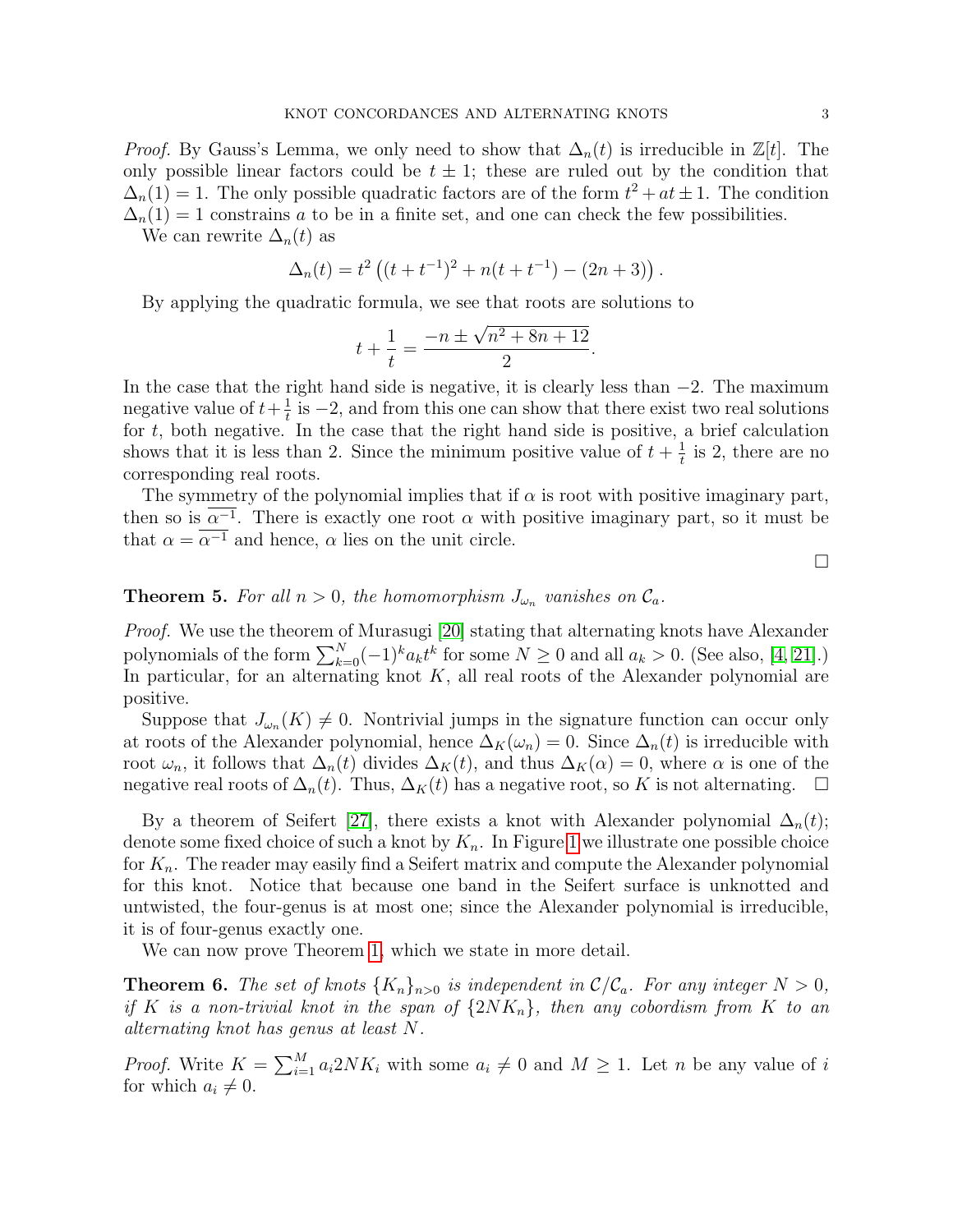

<span id="page-3-0"></span>FIGURE 1.  $K_n$ 

Over the real numbers,  $\Delta_n(t)$  factors irreducibly as

 $\Delta_n(t) = (t - \beta_1)(t - \beta_2)(t^2 - 2\cos(\theta_n)t + 1),$ 

where  $\omega_n = \cos(\theta_n) + i \sin(\theta_n)$ . According to Milnor [\[19\]](#page-9-4), since  $t^2 - 2 \cos(\theta_n)t + 1$  is a factor of multiplicity one in  $\Delta_{K_n}(t) = \Delta_n(t)$ , it follows that  $J_{\omega_n}(K_n) = \pm 2$ . We now have  $J_{\omega_n}(K) = \pm 4a_nN$ . Recalling that the jump function is bounded above by  $4|g_4(K)|$ , Theorem [3,](#page-1-1) implies that  $g_4(K) \geq |a_n N| \geq N$ .

 $\Box$ 

## 3. HOMOMORPHISMS ON  $\mathcal C$  and alternating knots

Results such as those in the previous section cannot be applied to topologically slice knots; all signature invariants vanish. Thus, we are led to consider a new family of knot invariants.

<span id="page-3-1"></span>**Theorem 7.** Suppose that  $\nu_1$  and  $\nu_2$  are real-valued homomorphisms on C that satisfy  $|\nu_i(K)| \leq g_4(K)$  for all K and for which  $\nu_1(K) = \nu_2(K)$  for all alternating knots K. Then the homomorphism  $\psi_{1,2} = \nu_1 - \nu_2$  induces a homomorphism on  $\mathcal{C}/\mathcal{C}_a$ , and for all knots K,

$$
\mathcal{A}_g(K) \geq \frac{1}{2} |\psi_{1,2}(K)|.
$$

*Proof.* This is an immediate consequence of Theorem [3.](#page-1-1)

**Lemma 8.** The following homomorphisms defined on C bound the four-genus and are equal on alternating knots.

- The quotient of the classical knot signature,  $\sigma(K)/2$ .
- The negative Ozsváth-Szabó invariant,  $-\tau(K)$ .
- The quotient of the Rasmussen invariant,  $s(K)/2$ .
- The Upsilon function  $\Upsilon_K(t)/t$ , for each  $t \in (0,1]$ .
- The "little upsilon function,"  $v(K) = \Upsilon_K(1)$ .

Proof. The fact that the first four of these invariants bound the four-genus is proved in the original references, [\[22,](#page-9-8) [24,](#page-9-9) [25,](#page-9-0) [26\]](#page-9-10). Futhermore, in the references [\[24,](#page-9-9) [25,](#page-9-0) [26\]](#page-9-10) it is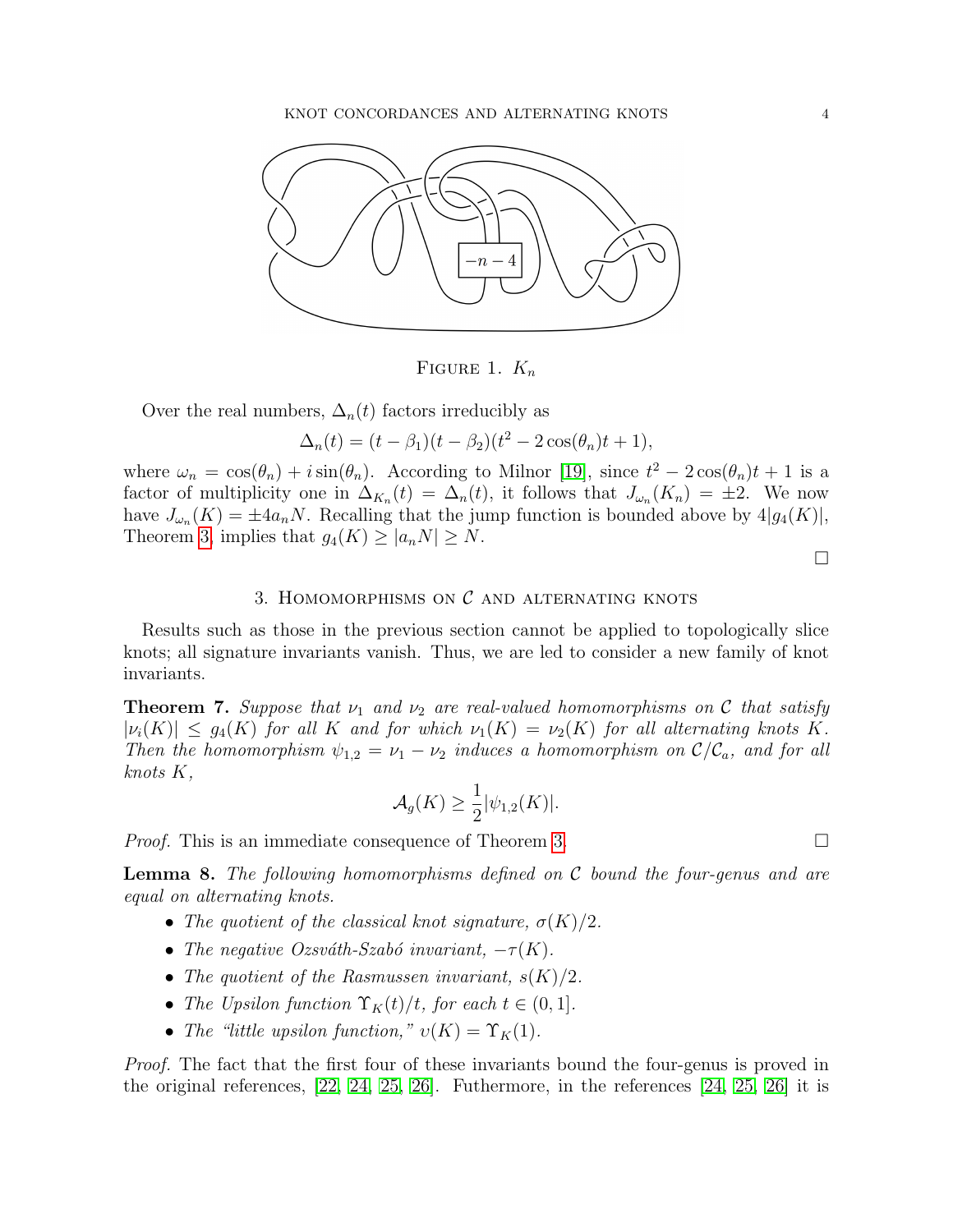shown that each of  $-\tau(K)$ ,  $\Upsilon_K(t)/t$ , and  $s(K)/2$ , agrees with  $\sigma(K)/2$  for alternating knots K. The last,  $v(K)$ , is a specialization of  $\Upsilon_K(t)/t$ , used in studying alternating knots in [\[6\]](#page-8-1).

### 4. Basic Examples

#### 4.1. Examples based on  $\sigma$ ,  $\tau$  and s.

**Example 9.** One can compute that  $\sigma(T(3, 7))/2 = -4$  and  $-\tau(T(3, 7)) = -6$ ; hence  $|\sigma(T(3,7))/2 - (-\tau(T(3,7)))| = 2$ . Thus, by Theorem [7](#page-3-1) any cobordism from  $T(3,7)$  to an alternating knot must have genus at least one.

**Example 10.** Similarly, according to Hedden and Ording [\[11\]](#page-9-11), the values of  $-\tau$  and  $s/2$  differ by one on the twice-twisted positive Whitehead double of the trefoil knot,  $\text{Wh}^+(T(2,3),2)$ , and thus this knot is not concordant to an alternating knot. Here  $\text{Wh}^+(\cdot, 2)$  denotes the positive clasped, twice twisted, Whitehead double and  $C_{n,2n-1}(\cdot)$ denotes the  $(n, 2n - 1)$ –cable.

Notice that  $-\tau$  and  $s/2$  agree on  $T(3, 7)$  and so we find that  $T(3, 7)$  and  $Wh^+(T(2, 3), 2)$ generate a rank two free subgroup of  $\mathcal{C}/\mathcal{C}_a$ : the pair of homomorphisms  $\sigma(\cdot)/2 - \tau(\cdot)$  and  $\tau(\cdot) + s(\cdot)/2$  define an injection from the span of these two knots in  $\mathcal{C}/\mathcal{C}_a$  to  $\mathbb{Z} \oplus \mathbb{Z}$ .

**Example 11.** One can use  $\tau$  and  $\sigma$  to give examples of topologically slice knots that are nontrivial in  $\mathcal{C}/\mathcal{C}_a$ . According to [\[15\]](#page-9-12), the untwisted Whitehead double of the trefoil knot,  $Wh^+(T(2,3),0)$ , has  $\tau = 1$  and  $\sigma = 0$ . Thus, it is not concordant to an alternating knot.

4.2. Examples based on the Upsilion invariant. For any  $s, t \in (0, 1]$ , we let  $\psi_{s,t}(K) =$  $\Upsilon_K(s)/s - \Upsilon_K(t)/t$ . There is an immediate consequence of Theorem [7.](#page-3-1)

<span id="page-4-1"></span>**Theorem 12.** For all knots  $K$ ,  $\mathcal{A}_g(K) \geq \frac{1}{2}$  $\frac{1}{2}|\psi_{t,s}(K)|.$ 

**Example 13.** Consider the difference  $K = T(3, 7) \# - T(4, 5)$ . Figure [2](#page-5-0) illustrates the function  $\Upsilon_K(t)/t$ . Now let  $\psi_{t,s}(K) = \Upsilon_K(s)/s - \Upsilon_K(t)/t$ . As the graph indicates,  $|\psi_{0.2/3}(K)| = 1$ . Thus, any cobordism from K to an alternating knot must have genus at least 1. This could not have been determined using  $\tau(K) = 0$  or  $v(K) = 0$ . Similarly, separate computations show that both the Rasmussen invariant and the signature vanish. Thus, to detect this knot, we must use  $\Upsilon_K(t)$  for some  $t \in (0,1)$ .

4.3. An infinite independent family in  $\mathcal{C}/\mathcal{C}_a$ . By using different values of s and t, we prove the following result.

<span id="page-4-0"></span>**Theorem 14.** (1) The set of knots  $\{T(p, p+1)\}\$ ,  $p \geq 3$ , is linearly independent in  $\mathcal{C}/\mathcal{C}_a$ . (2) For every integer  $N > 0$ , there exists a sequence of positive integers  $\{N_p\}$  such that the set  $S = \{N_pT(p, p+1)\}\$  has the property that every non-trivial knot in span(S) satisfies  $\mathcal{A}_q(J) \geq N$ .

*Proof.* To simplify notation, let  $K_p = T(p, p + 1)$ . Using the methods of [\[25\]](#page-9-0), we have that the first singularity of  $\Upsilon_{K_p}(t)$  is at  $t = 2/p$  and the second singularity is at 4/p.

For each p, choose an  $\epsilon_p$  with  $2/p < 2/p + \epsilon_p < 2/(p-1)$ . Consider the functions  $\phi_{2/p,2/p+\epsilon_p}$ , which we abbreviate  $\psi_p$  for the moment. Then  $\psi_p(K_p) \neq 0$  and  $\psi_p(K_n) = 0$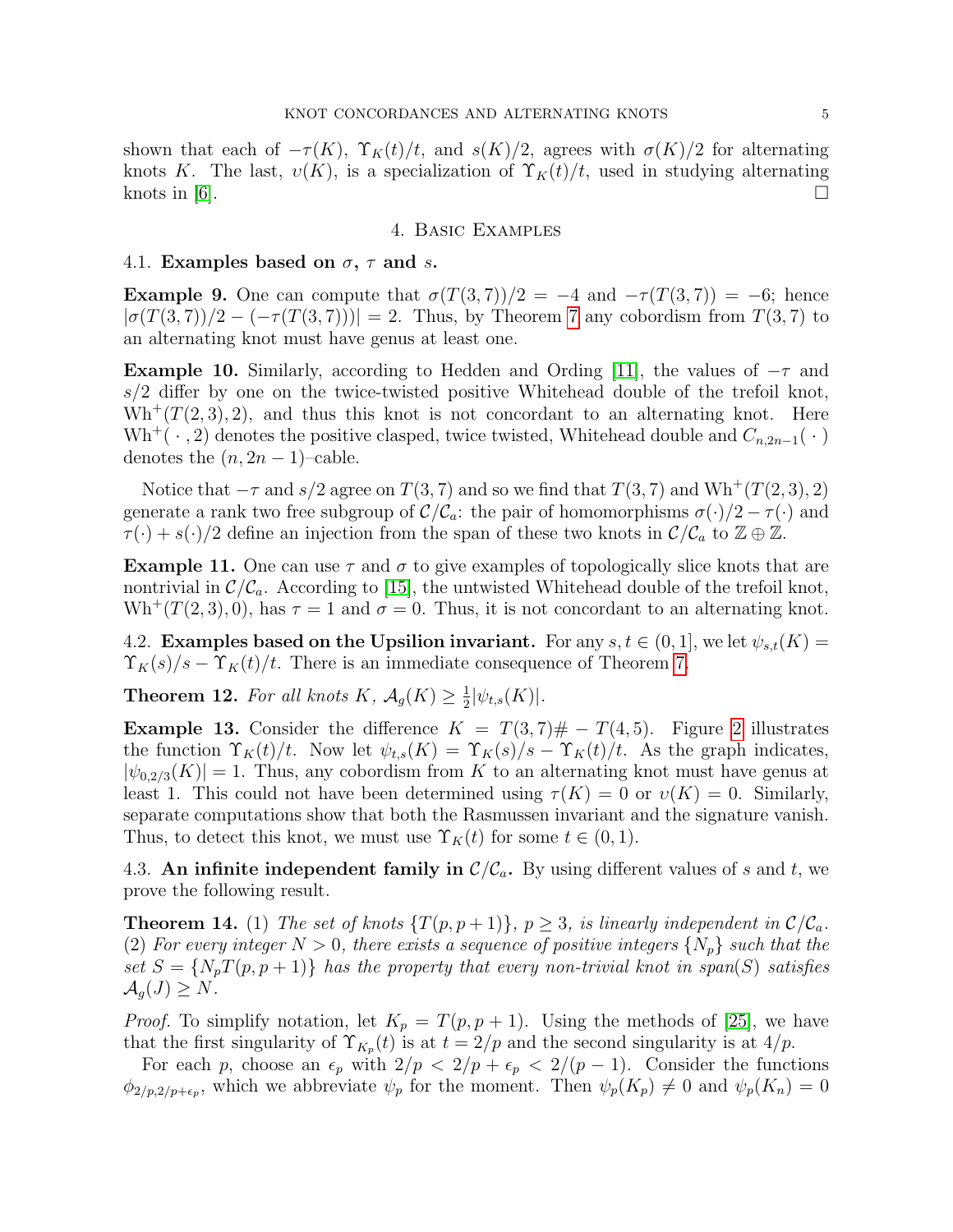

<span id="page-5-0"></span>FIGURE 2.  $\Upsilon_{T(3,7)-T(4,5)}(t)/t$ 

for all  $n < p$ . (We use here the fact that  $\Upsilon_K(0) = 0$  for all knots K, so  $\Upsilon_{K_p}(t) = c_p t$  on the interval  $t \in [0, 2/p]$  for some  $c_p$ .

Suppose that some finite linear combination is trivial:  $\sum a_n K_n = 0 \in \mathcal{C}_a$ . Let p be the largest value of n for which  $a_n \neq 0$ . Applying  $\psi_p$  to the sum yields a nonzero multiple of  $a_n$ . But  $\psi_p$  would vanish if the sum were in  $\mathcal{C}_a$ , implying that  $a_p = 0$ , a contradiction. This completes the proof of linear independence.

For statement (2), for each p select any integer  $N_p$  so that  $\psi_p(N_pT(p, p+1)) \geq 2N$ . Following the same argument as in (1), let  $J_p = N_p T(p, p + 1)$ . If  $J = \sum a_n J_n = 0 \in \mathcal{C}_a$ , let p be the largest n for which  $a_n \neq 0$ . Then  $|\psi_p(\tilde{J})| = |\psi_p(\tilde{J}_p)| \geq 2N$ .  $\Box$ 

#### 5. Proof of Theorem [2;](#page-0-1) an infinite family of topologically slice knots.

We use the examples developed in [\[25\]](#page-9-0). For  $n \geq 2$ , let

$$
K_n = C_{n,2n-1}(\text{Wh}^+(T(2,3),0)) \#(-T(n,2n-1)).
$$

Here  $C_{n,2n-1}(\cdot)$  denotes the  $(n,2n-1)$ –cable. This knot is topologically slice; to see this, observe that the untwisted double is topologically slice, so its  $(n, 2n - 1)$ –cable is topologically concordant to  $T(n, 2n - 1)$ . The proof of [\[25,](#page-9-0) Theorem 1.20] includes a computation of certain values of  $\Upsilon_{K_n}(t)$ . In summary:

<span id="page-5-1"></span>**Theorem 15.** For each  $n > 0$  there is an  $\epsilon_n > 0$  such that

$$
\begin{cases} \Upsilon_{K_n}(t) = 0 & \text{if } t \le \frac{2}{2n-1} \\ \Upsilon_{K_n}(t) > 0 & \text{if } \frac{2}{2n-1} < t < \frac{2}{2n-1} + \epsilon_n. \end{cases}
$$

To simplify notation, we let  $a_n = \frac{2}{2n^2}$  $\frac{2}{2n-1}$  and  $b_n = a_n + \epsilon_n$ . Each  $\epsilon_n$  can be chosen so that  $b_{n+1} < a_n$ .

We now let  $\psi_n = \phi_{a_n, b_n}$ . As an immediate corollary to Theorem [15](#page-5-1) we have the following.

<span id="page-5-2"></span>**Corollary 16.** For all  $n > 0$ ,  $\psi_n(K_n) > 0$  and  $\psi_n(K_m) = 0$  for  $m < n$ .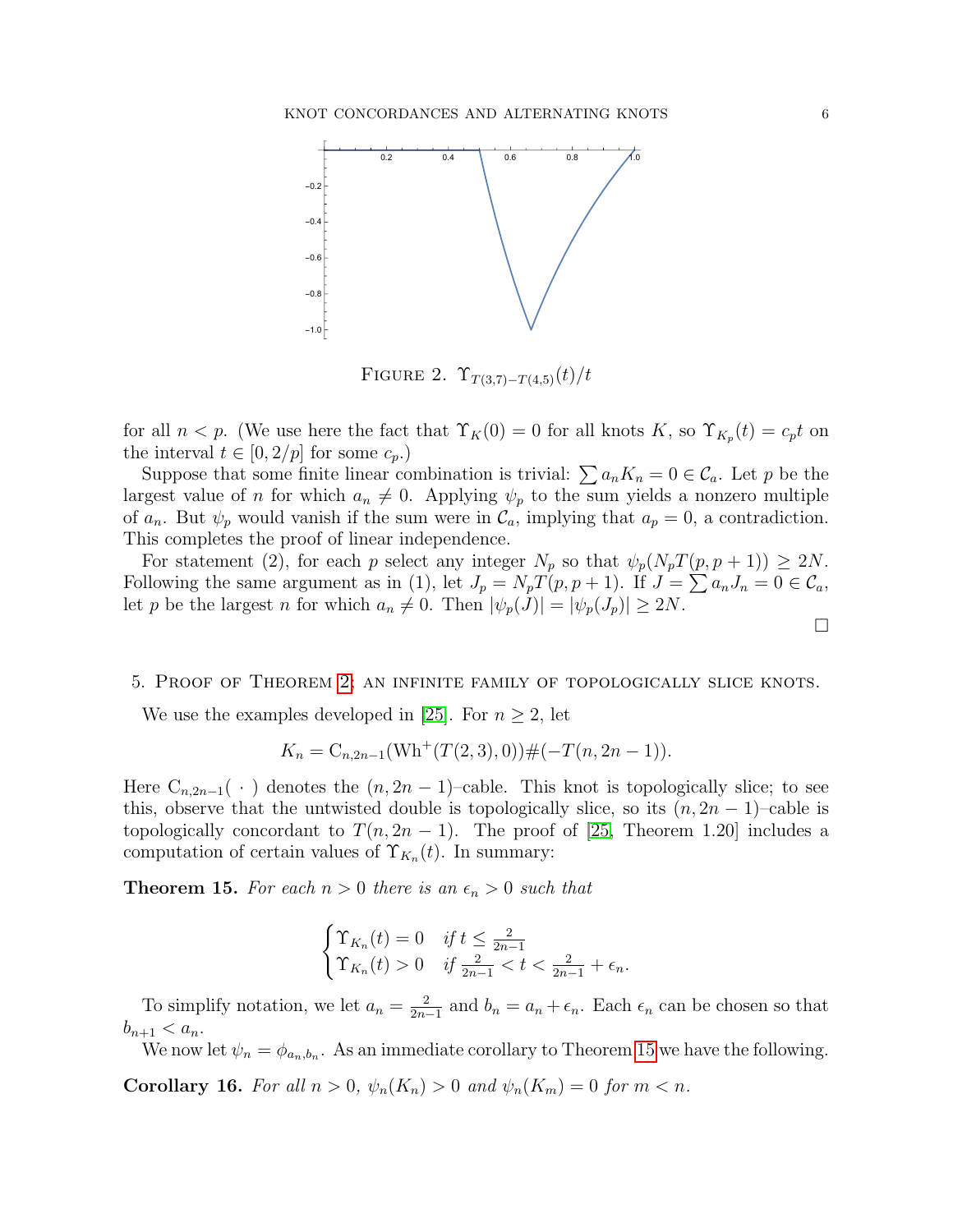5.1. Proof of Theorem [2.](#page-0-1) The proof of Theorem [2](#page-0-1) is identical to that given above for Theorem [14,](#page-4-0) with the family of knots  $K_n$  replacing the torus knots  $T(p, p + 1)$ , and using Corollary [16](#page-5-2) instead of the simpler result concerning the values of  $\Upsilon_{T(p,p+1)}(t)$ . The subgroup  $\mathcal{H}_N$  is now generated by the set of knots  $\{N_nK_n\}$  for appropriately chosen  $N_n$ .

## 6. Singular concordances

<span id="page-6-0"></span>In this section we will consider the count of double points in singular concordances between knots. In the case that one of the knots is the unknot, this is a well studied invariant; references include [\[3,](#page-8-4) [13,](#page-9-13) [23\]](#page-9-14).

It is known that each of the knot invariants  $\sigma(K)$ ,  $-\tau(K)$ ,  $s(K)/2$ , and  $\Upsilon_K(t)/t$ , remains unchanged or increases by one if a positive crossing is changed to be a negative crossing. This fact is implied by the following stronger theorem. The proof is related to the proof of the crossing change bounds for  $\tau$  and  $\Upsilon_K(t)/t$  given in [\[15,](#page-9-12) [16\]](#page-9-15). We give the argument for more general invariants.

<span id="page-6-1"></span>**Lemma 17.** Let  $\nu$  be a homomorphism from C to R satisfying

- (1) For all K,  $|\nu(K)| \leq g_4(K)$ , and
- (2)  $\nu(J) = -1$  for some knot J with the property that changing a single crossing in J from positive to negative yields a slice knot.

Suppose there is a singular concordance from  $K_1$  and  $K_2$  with precisely  $s = s_+ + s_-$  double points, where  $s_+$  is the number of positive double points. Then

$$
-s_+ \le \nu(K_1) - \nu(K_2) \le s_-.
$$

*Proof.* We show that for a knot K bounding a singular disk with  $s_+$  positive double points and s<sup>−</sup> negative double points,

$$
-s_+ \le \nu(K) \le s_-.
$$

This can be applied to  $K = K_1 \# - K_2$  to complete the proof of the theorem.

We discuss the case of  $s_-\leq s_+$ . The singular disk can be converted into an embedded surface by tubing together s<sub>−</sub> pairs of positive and negative crossing points, and then resolving the remaining  $s_{+} - s_{-}$  double points. This yields a surface bounded by K of genus  $s_+$ . Thus,  $g_4(K) \leq s_+$ , so we also have  $|\nu(K)| \leq s_+$ , and in particular,  $-s_+ \leq \nu(K)$ .

Notice that  $K# - (s_{+} - s_{-})J$  bounds a singular disk with  $s_{+}$  negative double points as well as  $s_{+}$  positive double points. By tubing the double points together, we have  $g_4(K \# - (s_+ - s_-)J) \leq s_+$ . It follows that

$$
|\nu(K \# - (s_{+} - s_{-})J)| \leq s_{+}.
$$

Using the fact that  $\nu(J) = -1$ , this gives

$$
|\nu(K) + s_+ - s_-| \leq s_+,
$$

and in particular,  $\nu(K) \leq s_-\$ . This completes the proof in the first case,  $s_-\leq s_+$ . The second case can be proved similarly, or one can apply the first case to the knot  $-K$ .

 $\Box$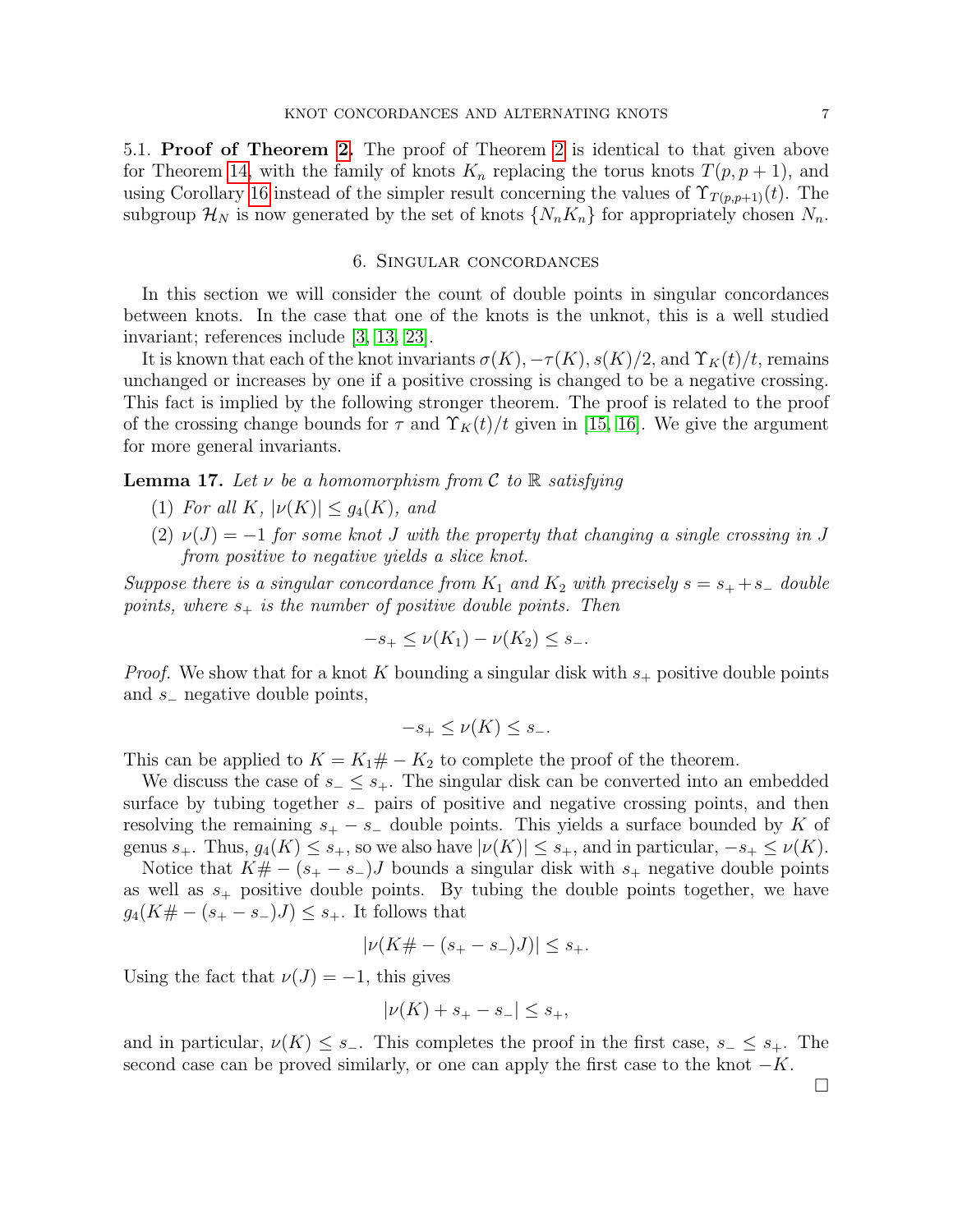

<span id="page-7-0"></span>FIGURE 3.  $\Upsilon_{T(3,7)\#-T(2,11)}(t)/t$ 

**Note.** For each of the knot invariants we are considering, the knot  $J$  can be taken to be  $T(2,3)$ .

The following bound on  $\mathcal{A}_{s}(K)$  is similar to the one given on  $\mathcal{A}_{g}$  in Theorem [12;](#page-4-1) note, however, that the bound has been doubled.

**Theorem 18.** Let  $\nu_1$  and  $\nu_2$  be any two homomorphisms on C that satisfy the two conditions of Theorem [17](#page-6-1) and which agree on alternating knots. Then the homomorphism  $\psi_{1,2} = \nu_1 - \nu_2$  induces a homomorphism on  $\mathcal{C}/\mathcal{C}_a$ , and for all knots K,

$$
\mathcal{A}_s(K) \ge |\psi_{1,2}(K)|.
$$

*Proof.* Suppose that there is a singular concordance from K to an alternating knot  $K'$ with  $s_+$  positive double points and  $s_-$  negative double points. Let  $s = s_+ + s_-$ . By Theorem [17,](#page-6-1)

$$
-s_+ \le \nu_1(K) - \nu_1(K') \le s_-
$$

and

 $-s_- \leq \nu_2(K') - \nu_2(K) \leq s_+.$ 

Adding these and using the fact that  $\nu_1(K') = \nu_2(K')$  shows

 $-s \leq \nu_1(K) - \nu_2(K) \leq s,$ 

which can be written in terms of  $\psi_{1,2}$  as  $|\psi_{1,2}(K)| \leq s$ . This hold for all possible s (including its minimum value) so  $|\psi_{1,2}(K)| \leq \mathcal{A}_s(K)$  as desired.

 $\Box$ 

**Example 19.** Consider  $J = T(3, 7) \# - T(2, 11)$ . An illustration of  $\Upsilon_J(t)$  is given in Figure [3.](#page-7-0) For this knot, we compute the difference  $|v(J) - \tau(J)| = 2$ . Thus, any singular concordance from J to an alternating knot must have at least two singular points. On the other hand, a result of Feller [\[5\]](#page-8-5) implies that this knot has four-genus one, and hence there is a genus one cobordism from  $J$  to an alternating knot. Two crossing changes convert  $T(3, 7)$  into an alternating knot (see, for instance [\[12\]](#page-9-16)), so  $\mathcal{A}_s(J) \leq 2$ .

In summary, for the knot  $J = T(2, 11) - T(3, 7)$ ,  $\mathcal{A}_g(J) = 1$  and  $\mathcal{A}_s(J) = 2$ . That is, both bounds from Theorem [2](#page-0-1) are realized.

There is an immediate theorem, parallel to Theorem [2.](#page-0-1)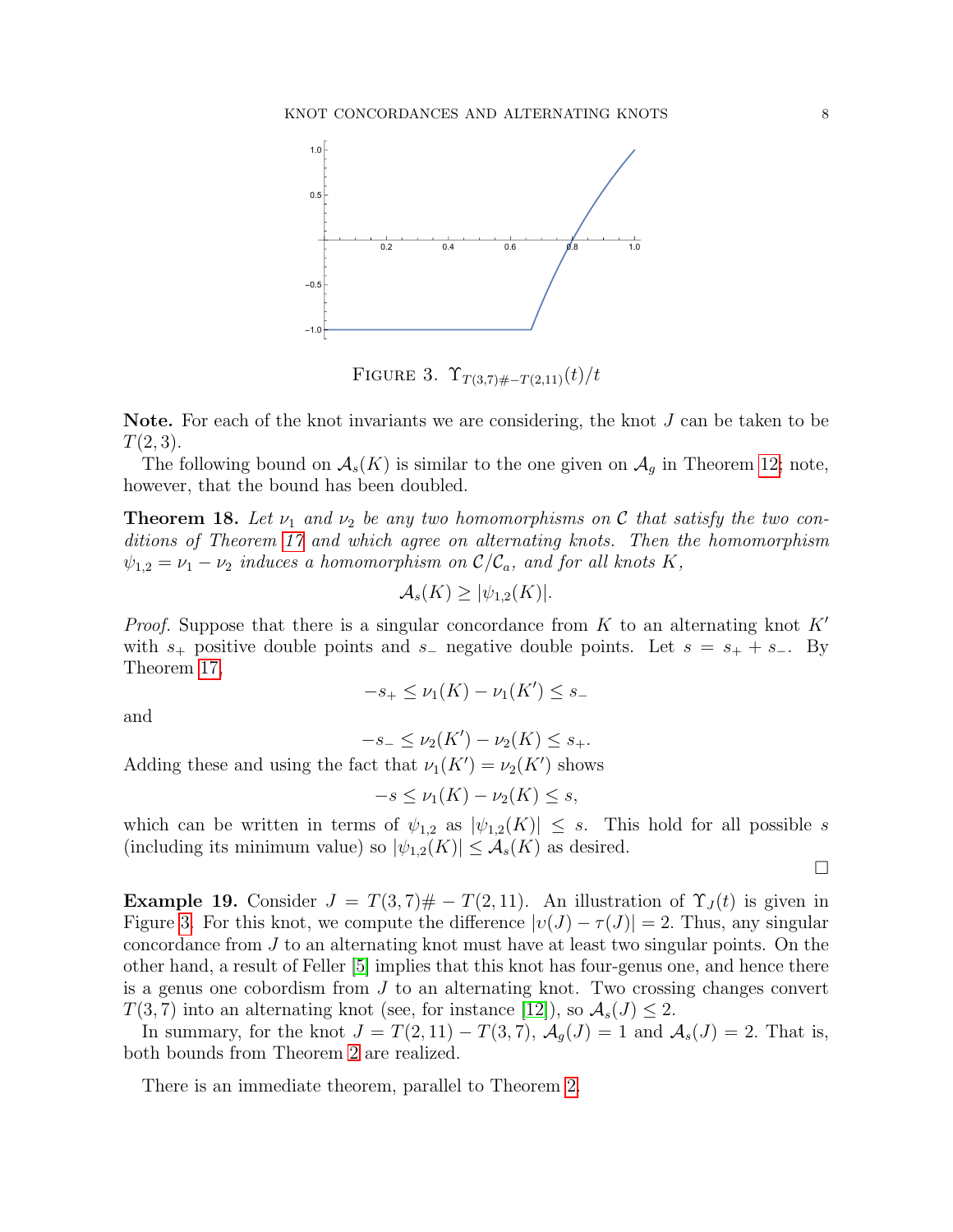**Theorem 20.** For every positive integer  $N$ , there is an infinitely generated free subgroup  $\mathcal{H}_N \subset \mathcal{C}/\mathcal{C}_a$  with the following properties.

- (1) If K represents a nontrivial class in  $\mathcal{H}_N$ , then any generic singular concordance from K to an alternating knot has at least N double points.
- (2) Every class in  $\mathcal{H}_N$  is represented by a topologically slice knot; in particular, the quotient  $\mathcal{C}_{ts}/(\mathcal{C}_{ts} \cap \mathcal{C}_a)$  is infinitely generated, where  $\mathcal{C}_{ts}$  is the concordance group of topologically slice knots.

# 7. Questions

It has been shown that the quotient  $\mathcal{C}_{ts}/(\mathcal{C}_{ts} \cap \mathcal{C}_a)$  is infinitely generated; informally,  $\mathcal{C}_{ts} \cap \mathcal{C}_a$  is small compared to  $\mathcal{C}_{ts}$ . It is possible that  $\mathcal{C}_{ts} \cap \mathcal{C}_a = 0$ . Thus, one can ask the following question.

<span id="page-8-7"></span>Question 21. Is there an alternating knot that is topologically slice but not smoothly slice?

Initially, the only known examples of topologically slice knots that are not smoothly slice arose directly from Freedman's theorem [\[8\]](#page-8-6) that knots K with  $\Delta_K(t) = 1$  are topologically slice. Non-trivial knots with trivial Alexander polynomial are not alternating, so this result is probably not of immediate use in resolving Question [21.](#page-8-7) Freedman's theorem was generalized in [\[7\]](#page-8-8) to a class of knots with nontrivial alternating Alexander polynomials, offering a possible source of examples, and in [\[9,](#page-9-17) [10\]](#page-9-18) infinite families of slice knots which are not even concordant to polynomial one knots were constructed. Unfortunately, it is not clear how to use those results to build alternating examples.

In a different direction, Litherland [\[14\]](#page-9-19) proved that the set of positive torus knots is linearly independent in C. Clearly, they become dependent in  $\mathcal{C}/\mathcal{C}_a$ , since the torus knots  $T(2, 2n + 1)$  are alternating.

Question 22. Is the set of torus knots  $\{T(p,q)\}\$  with  $3 \leq p < q$  independent in  $\mathcal{C}/\mathcal{C}_a$ ?

#### **REFERENCES**

- <span id="page-8-0"></span>[1] T. Abe, An estimation of the alternation number of a torus knot, J. Knot Theory Ramifications 18 (2009) 363–379.
- <span id="page-8-2"></span>[2] A. Champanerkar and I. Kofman, Twisting quasi-alternating links, Proc. Amer. Math. Soc. 137 (2009), 2451–2458.
- <span id="page-8-4"></span>[3] T. Cochran and R. Gompf, Applications of Donaldson's theorems to classical knot concordance, homology 3–spheres and Property P, Topology  $27$  (1988) 495-512.
- <span id="page-8-3"></span>[4] R. Crowell, *Genus of alternating link types*, Ann. of Math. (2) **69** (1959) 258–275.
- <span id="page-8-5"></span>[5] P. Feller, *Optimal Cobordisms between Torus Knots*,  $arXiv:1305.2868$ . To be published by Comm. Anal. Geom.
- <span id="page-8-1"></span>[6] P. Feller, S. Pohlmann and R. Zentner, Alternating numbers of torus knots with small braid index, <arXiv:1508.05825>.
- <span id="page-8-8"></span>[7] S. Friedl and P. Teichner, New topologically slice knots, Geom. Topol. 9 (2005) 2129–2158.
- <span id="page-8-6"></span>[8] M. Freedman, The topology of four-dimensional manifolds, J. Differential Geom. 17 (1982), 357– 453.